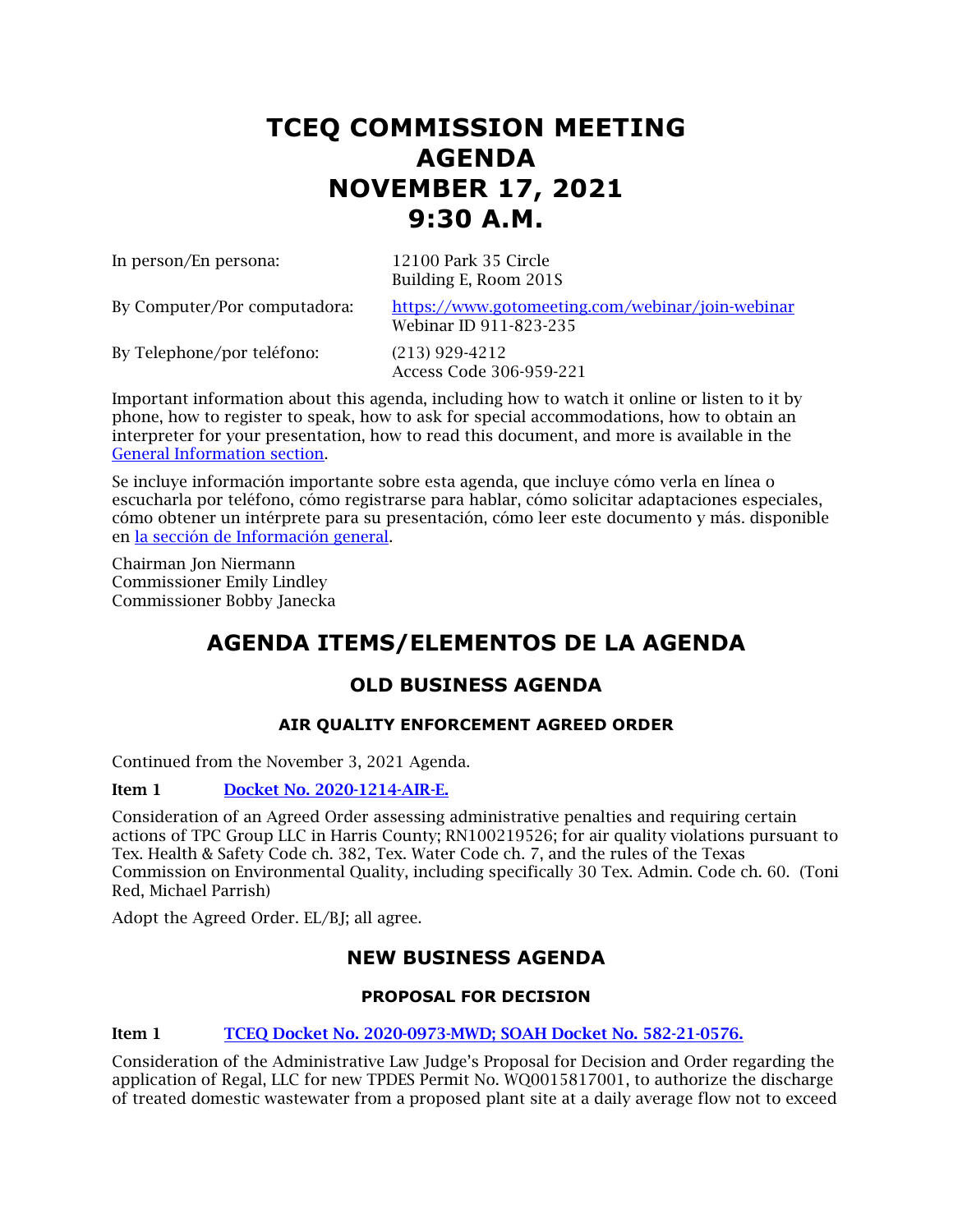0.04 million gallons per day in the Interim Phase and 0.08 MGD in the Final Phase pursuant to rules of the Texas Commission on Environmental Quality and Texas Water Code chs. 5 and 26. The proposed facility will be located approximately 1.2 miles east of the intersection of Farmto-Market Road 1978 and State Highway 123, Guadalupe County, Texas. The Commission will also consider the application; timely public comments and the Executive Director's Response to Comments; the record; and timely related filings, exceptions and replies. (Bobby Salehi)

Adopt the Administrative Law Judge's Proposed Order with the following changes: 1) Amend the ALJ's recommended edit of Finding of Fact 46 to read, "It is the Executive Director's practice to not request additional information to verify the truthfulness of an applicant's response to the question regarding existing waste water treatment facilities within a three mile radius;" 2) Delete Conclusions of Law 19 and 20; and 3) Decline to add proposed Conclusion of Law 20(a); Issue new TPDES Permit No. WQ0015817001 to Regal, LLC, as recommended by the Executive Director; and Adopt the Executive Director's Response to Comments. JN/EL; all agree.

## **HEARING REQUESTS/REQUESTS FOR RECONSIDERATION**

## Item 2 [Docket No. 2021-0437-AIR.](http://www.tceq.texas.gov/assets/public/comm_exec/agendas/comm/backup/Agendas/2021/11-17-2021/total.pdf)

Consideration of the application by TotalEnergies PetroChemicals & Refining USA, Inc. *(formerly known as Total Petrochemicals & Refining USA, Inc.)* for the amendment of Air Quality Permit No. 46396 to include and increase particulate matter emissions, including particulate matter with diameters of 10 microns or less and 2.5 microns or less,  $(PM, PM_{10}, PM_{2.5})$  and to increase the volatile organic compound (VOC) emission rates for the North Cooling Tower. The facility is located at the intersection of Highway 366 and 32<sup>nd</sup> Street, Port Arthur, Jefferson County, Texas 77642. The Commission will also consider requests for hearing or reconsideration, related responses and replies, public comment, and the Executive Director's Response to Comments. (Ruth Alvirez, Ashley Rich)

Deny all hearing requests; Issue Air Quality Permit No. 46396, to TotalEnergies PetroChemicals & Refining USA, Inc., as recommend by the Executive Director; and Adopt the Executive Director's Response to Comments. BJ/EL; all agree.

## Item 3 [Docket No. 2021-1364-AIR.](http://www.tceq.texas.gov/assets/public/comm_exec/agendas/comm/backup/Agendas/2021/11-17-2021/texasmaterials.pdf)

Consideration of application by Texas Materials Group, Inc., for Air Quality Permit No. 8597, to authorize the renewal of a hot mix asphalt plant located at 14900 State Highway 121, Frisco, Collin County, Texas. The Commission will also consider requests for hearing or reconsideration, related responses and replies, public comment, and the Executive Director's Response to Comments. (Aine Carroll, Betsy Peticolas)

Find that there is no right to a hearing on this application pursuant to Texas Health and Safety Code § 382.056; Deny all hearing requests; Issue the renewal of Air Quality Permit No. 8597, to Texas Materials Group, Inc., as recommended by the Executive Director; and Adopt the Executive Director's Response to Comments. EL/BJ; all agree.

## Item 4 [Docket No. 2021-1215-MWD.](http://www.tceq.texas.gov/assets/public/comm_exec/agendas/comm/backup/Agendas/2021/11-17-2021/clark.pdf)

Consideration of the application by City of Brackettville and Fort Clark Municipal Utility District for renewal with a major amendment to Texas Pollutant Discharge Elimination System Permit No. WQ0010194002 to authorize the addition of four holding ponds to attenuate effluent flow and to increase the irrigation area from 40 acres to 92 acres. The draft permit authorizes the discharge of treated domestic wastewater at a daily average flow not to exceed 500,000 gallon per day (gpd) (November-March) and 183,000 gpd (April-October). The draft permit also authorizes the disposal of treated domestic wastewater via irrigation of 92 acres. The facility and the disposal site are located approximately 2.3 miles south of the intersection of State Highway 131 and U.S. Highway 90 and 0.75 mile west of State Highway 131, in Kinney County, Texas 78832. The Commission will also consider requests for hearing or reconsideration,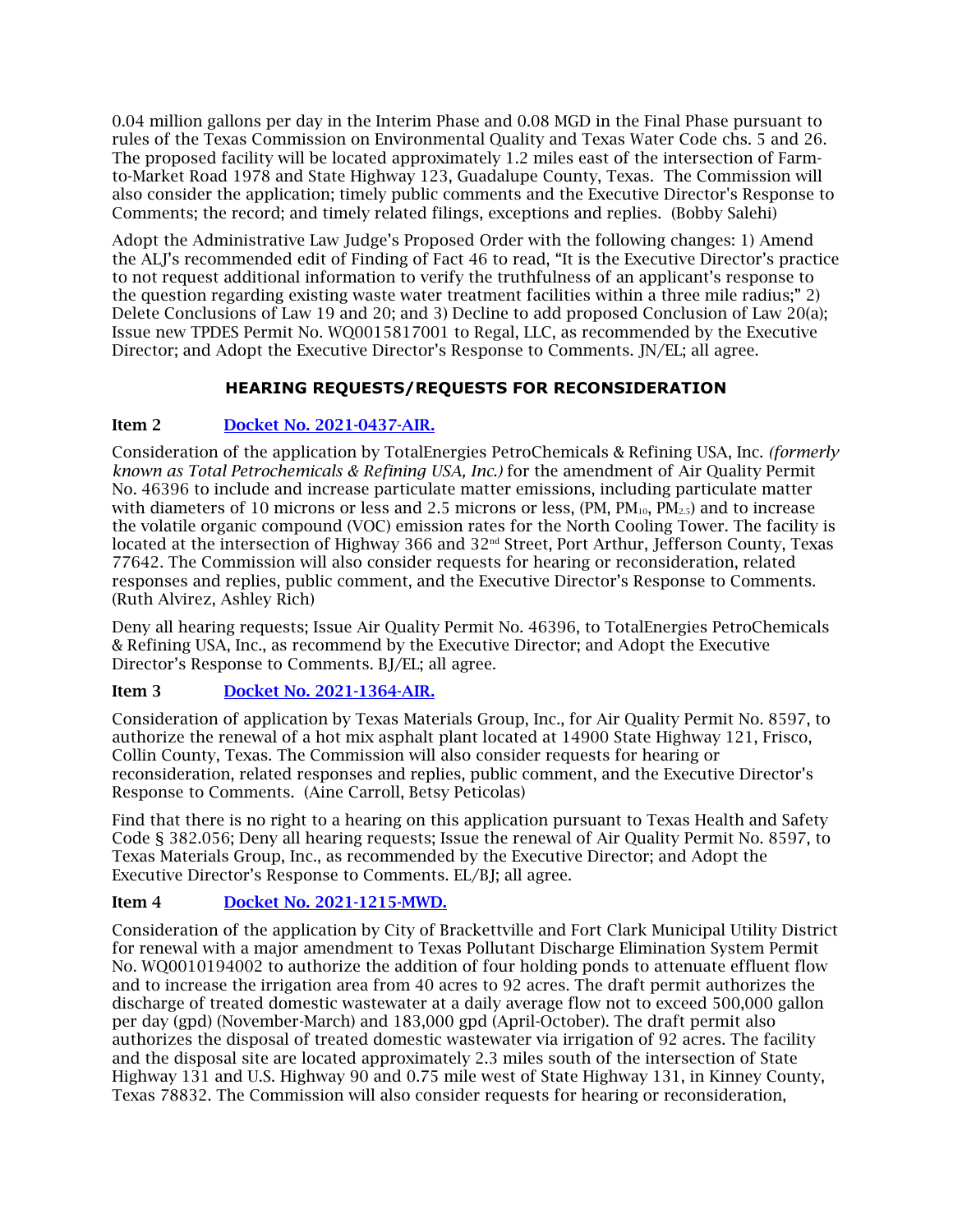related responses and replies, public comment, and the Executive Director's Response to Comments. (Deba P. Dutta, P.E., Hollis Henley)

Grant the hearing requests of Dos Palmas Ranch and David Conoly Ranch LLC; Deny the remaining requests for hearing; Refer the matter to the Commission's Alternative Dispute Resolution Program concurrently with the SOAH preliminary hearing scheduling process; Refer the application to SOAH for a contested case hearing on the following issues: a) Whether the draft permit includes adequate provisions to protect the health of the requestors and their families and aquatic and terrestrial wildlife, including endangered species; b) Whether the draft permit is protective of water quality and the existing uses of the receiving waters in accordance with applicable Texas Surface Water Quality Standards; c) Whether the draft permit complies with TCEQ's antidegradation policy and procedures; and d) Whether the draft permit contains sufficient provisions to ensure protection of water quality including sufficient monitoring and reporting requirements; and Set a hearing duration of 180 days from the date of the preliminary hearing until the Proposal for Decision is issued. BJ/EL; all agree.

## **MISCELLANEOUS MATTERS**

#### Item 5 [Docket No. 2021-1325-RES.](http://www.tceq.texas.gov/assets/public/comm_exec/agendas/comm/backup/Agendas/2021/11-17-2021/1325RES.pdf)

Consideration of gifts and donations of \$500.00 or more in value given to the TCEQ, submitted for approval in accordance with Chapter 575 of the Government Code, concerning acceptance of gifts by certain state agencies. (Yen Tran)

Approve issuance of the Resolution acknowledging the Executive Director's acceptance of the gifts and donations contained in the TCEQ Interoffice Memorandum to the Commissioners dated October 29, 2021, Docket No. 2021-1325-RES. EL/BJ; all agree.

#### Item 6 [Docket No. 2021-1290-MIS.](http://www.tceq.texas.gov/assets/public/comm_exec/agendas/comm/backup/Agendas/2021/11-17-2021/1290MIS.pdf)

Consideration of material changes to contracts for goods and services awarded under Chapter 2155 of the Texas Government Code executed during the previous quarter. (Chris Gobert)

Approve issuance of the Executive Director's Proposed Resolution that acknowledges the material changes to contracts for goods and services in accordance with Texas Government Code § 2155.088, for the period of March 1, 2021 to May 31, 2021, as described in the TCEQ Interoffice Memorandum to the Commissioners and Executive Director dated November 17, 2021 and Docket No. 2021-1290-MIS. BJ/EL; all agree.

## **AIR QUALITY ENFORCEMENT AGREED ORDERS**

#### Item 7 [Docket No. 2020-1379-AIR-E.](http://www.tceq.texas.gov/assets/public/comm_exec/agendas/comm/backup/Agendas/2021/11-17-2021/1379AIR.pdf)

Consideration of an Agreed Order assessing administrative penalties and requiring certain actions of Agrium U.S. Inc. in Hutchinson County; RN101865715; for air quality violations pursuant to Tex. Health & Safety Code ch. 382, Tex. Water Code ch. 7, and the rules of the Texas Commission on Environmental Quality, including specifically 30 Tex. Admin. Code ch. 60. (Danielle Porras, Michael Parrish)

Adopt the Agreed Order. EL/BJ; all agree.

#### Item 8 [Docket No. 2020-1222-AIR-E.](http://www.tceq.texas.gov/assets/public/comm_exec/agendas/comm/backup/Agendas/2021/11-17-2021/1222AIR.pdf)

Consideration of an Agreed Order assessing administrative penalties and requiring certain actions of Apache Corporation in Reagan County; RN101943942; for air quality violations pursuant to Tex. Health & Safety Code ch. 382, Tex. Water Code ch. 7, and the rules of the Texas Commission on Environmental Quality, including specifically 30 Tex. Admin. Code ch. 60. (Yuliya Dunaway, Michael Parrish)

Adopt the Agreed Order. EL/BJ; all agree.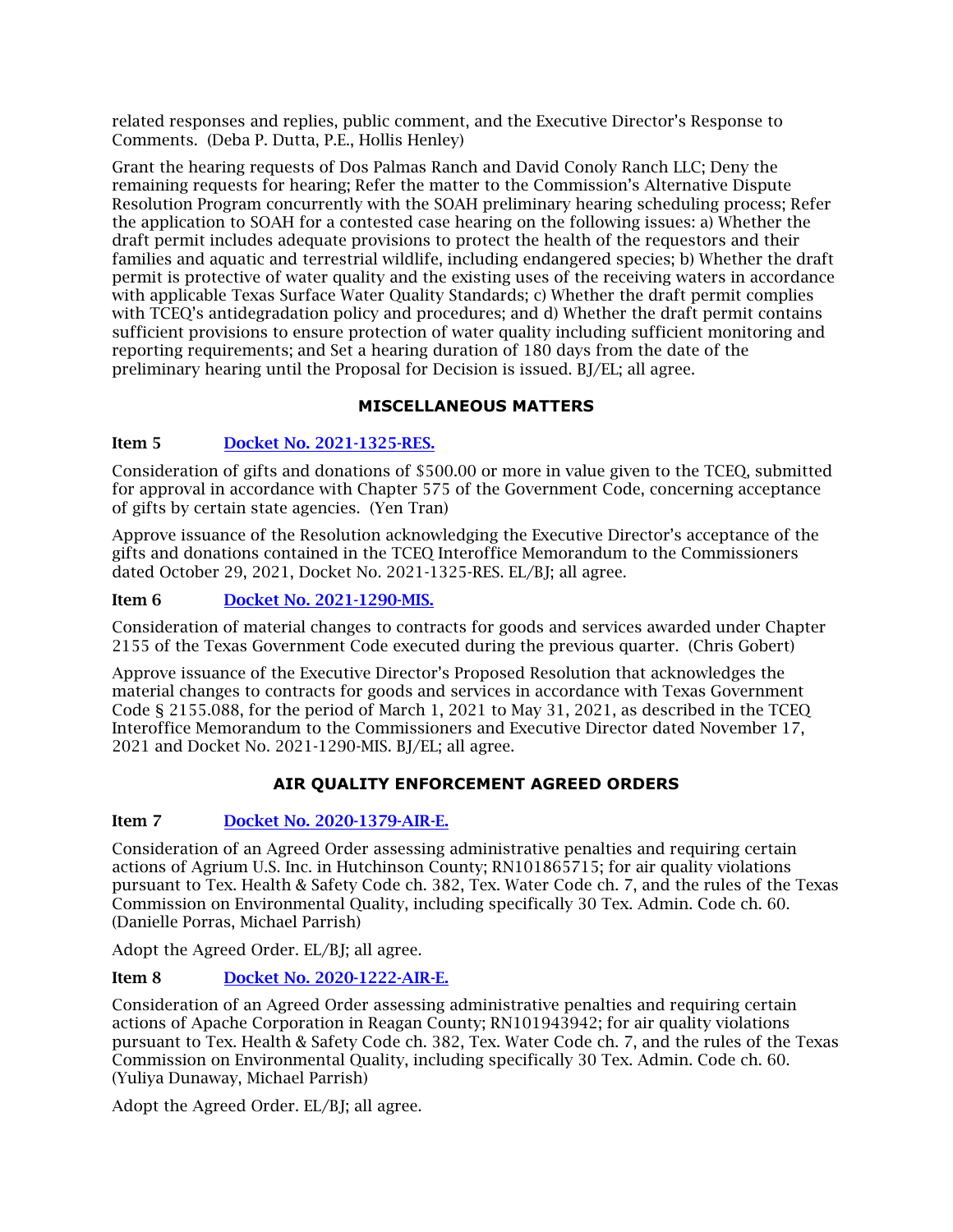## Item 9 [Docket No. 2020-1240-AIR-E.](http://www.tceq.texas.gov/assets/public/comm_exec/agendas/comm/backup/Agendas/2021/11-17-2021/1240AIR.pdf)

Consideration of an Agreed Order assessing administrative penalties and requiring certain actions of Apache Corporation in Reagan County; RN101947216; for air quality violations pursuant to Tex. Health & Safety Code ch. 382, Tex. Water Code ch. 7, and the rules of the Texas Commission on Environmental Quality, including specifically 30 Tex. Admin. Code ch. 60. (Yuliya Dunaway, Michael Parrish)

Adopt the Agreed Order. EL/BJ; all agree.

Item 10 [Docket No. 2020-1242-AIR-E.](http://www.tceq.texas.gov/assets/public/comm_exec/agendas/comm/backup/Agendas/2021/11-17-2021/1242AIR.pdf)

Consideration of an Agreed Order assessing administrative penalties and requiring certain actions of Apache Corporation in Reagan County; RN101946143; for air quality violations pursuant to Tex. Health & Safety Code ch. 382, Tex. Water Code ch. 7, and the rules of the Texas Commission on Environmental Quality, including specifically 30 Tex. Admin. Code ch. 60. (Yuliya Dunaway, Michael Parrish)

Adopt the Agreed Order. EL/BJ; all agree.

## Item 11 [Docket No. 2019-1138-AIR-E.](http://www.tceq.texas.gov/assets/public/comm_exec/agendas/comm/backup/Agendas/2021/11-17-2021/1138AIR.pdf)

Consideration of an Agreed Order assessing administrative penalties and requiring certain actions of Chevron Phillips Chemical Company LP in Jefferson County; RN100209857; for air quality violations pursuant to Tex. Health & Safety Code ch. 382, Tex. Water Code ch. 7, and the rules of the Texas Commission on Environmental Quality, including specifically 30 Tex. Admin. Code ch. 60. (Amanda Diaz, Michael Parrish)

Adopt the Agreed Order. EL/BJ; all agree.

## Item 12 [Docket No. 2019-1644-AIR-E.](http://www.tceq.texas.gov/assets/public/comm_exec/agendas/comm/backup/Agendas/2021/11-17-2021/1644AIR.pdf)

Consideration of an Agreed Order assessing administrative penalties and requiring certain actions of Enterprise Products Operating LLC in Chambers County; RN102323268; for air quality violations pursuant to Tex. Health & Safety Code ch. 382, Tex. Water Code ch. 7, and the rules of the Texas Commission on Environmental Quality, including specifically 30 Tex. Admin. Code ch. 60. (Amanda Diaz, Michael Parrish)

Adopt the Agreed Order. EL/BJ; all agree.

## Item 13 [Docket No. 2020-1542-AIR-E.](http://www.tceq.texas.gov/assets/public/comm_exec/agendas/comm/backup/Agendas/2021/11-17-2021/1542AIR.pdf)

Consideration of an Agreed Order assessing administrative penalties and requiring certain actions of Enterprise Products Operating LLC in Chambers County; RN102323268; for air quality violations pursuant to Tex. Health & Safety Code ch. 382, Tex. Water Code ch. 7, and the rules of the Texas Commission on Environmental Quality, including specifically 30 Tex. Admin. Code ch. 60. (Yuliya Dunaway, Michael Parrish)

Adopt the Agreed Order. EL/BJ; all agree.

## Item 14 [Docket No. 2020-1475-AIR-E.](http://www.tceq.texas.gov/assets/public/comm_exec/agendas/comm/backup/Agendas/2021/11-17-2021/1475AIR.pdf)

Consideration of an Agreed Order assessing administrative penalties and requiring certain actions of INEOS Styrolution America LLC in Harris County; RN100542224; for air quality violations pursuant to Tex. Health & Safety Code ch. 382, Tex. Water Code ch. 7, and the rules of the Texas Commission on Environmental Quality, including specifically 30 Tex. Admin. Code ch. 60. (Amanda Diaz, Michael Parrish)

Adopt the Agreed Order. EL/BJ; all agree.

Item 15 [Docket No. 2020-1521-AIR-E.](http://www.tceq.texas.gov/assets/public/comm_exec/agendas/comm/backup/Agendas/2021/11-17-2021/1521AIR.pdf)

Consideration of an Agreed Order assessing administrative penalties and requiring certain actions of Kaneka North America LLC in Harris County; RN100218841; for air quality violations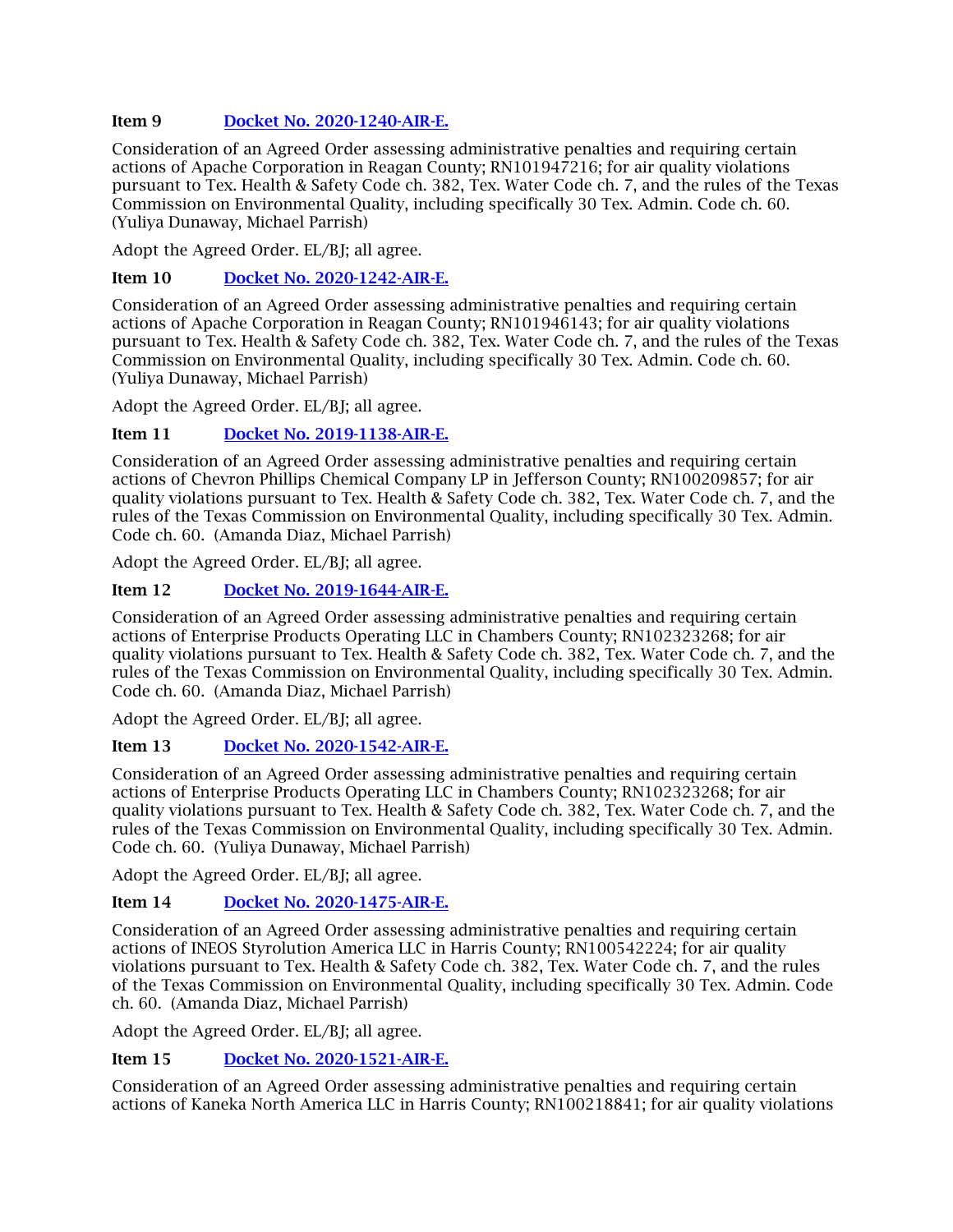pursuant to Tex. Health & Safety Code ch. 382, Tex. Water Code ch. 7, and the rules of the Texas Commission on Environmental Quality, including specifically 30 Tex. Admin. Code ch. 60. (Abigail Lindsey, Michael Parrish)

Adopt the Agreed Order. EL/BJ; all agree.

## Item 16 [Docket No. 2020-1544-AIR-E.](http://www.tceq.texas.gov/assets/public/comm_exec/agendas/comm/backup/Agendas/2021/11-17-2021/1544AIR.pdf)

Consideration of an Agreed Order assessing administrative penalties and requiring certain actions of Lion Elastomers LLC in Jefferson County; RN100224799; for air quality violations pursuant to Tex. Health & Safety Code ch. 382, Tex. Water Code ch. 7, and the rules of the Texas Commission on Environmental Quality, including specifically 30 Tex. Admin. Code ch. 60. (Toni Red, Michael Parrish)

Adopt the Agreed Order. EL/BJ; all agree.

## Item 17 [Docket No. 2020-1403-AIR-E.](http://www.tceq.texas.gov/assets/public/comm_exec/agendas/comm/backup/Agendas/2021/11-17-2021/1403AIR.pdf)

Consideration of an Agreed Order assessing administrative penalties and requiring certain actions of Lyondell Chemical Company in Harris County; RN102523107; for air quality violations pursuant to Tex. Health & Safety Code ch. 382, Tex. Water Code ch. 7, and the rules of the Texas Commission on Environmental Quality, including specifically 30 Tex. Admin. Code ch. 60. (Toni Red, Michael Parrish)

Adopt the Agreed Order. EL/BJ; all agree.

## Item 18 [Docket No. 2020-1306-AIR-E.](http://www.tceq.texas.gov/assets/public/comm_exec/agendas/comm/backup/Agendas/2021/11-17-2021/1306AIR.pdf)

Consideration of an Agreed Order assessing administrative penalties against MarkWest Energy East Texas Gas Company, L.L.C. in Panola County; RN106407299; for air quality violations pursuant to Tex. Health & Safety Code ch. 382, Tex. Water Code ch. 7, and the rules of the Texas Commission on Environmental Quality, including specifically 30 Tex. Admin. Code ch. 60. (Rebecca Johnson, Michael Parrish)

Adopt the Agreed Order. EL/BJ; all agree.

Item 19 [Docket No. 2021-0112-AIR-E.](http://www.tceq.texas.gov/assets/public/comm_exec/agendas/comm/backup/Agendas/2021/11-17-2021/0112AIR.pdf)

Consideration of an Agreed Order assessing administrative penalties and requiring certain actions of Shell Chemical LP in Harris County; RN100211879; for air quality violations pursuant to Tex. Health & Safety Code ch. 382, Tex. Water Code ch. 7, and the rules of the Texas Commission on Environmental Quality, including specifically 30 Tex. Admin. Code ch. 60. (Johnnie Wu, Michael Parrish)

Adopt the Agreed Order. EL/BJ; all agree.

## Item 20 [Docket No. 2020-1315-AIR-E.](http://www.tceq.texas.gov/assets/public/comm_exec/agendas/comm/backup/Agendas/2021/11-17-2021/1315AIR.pdf)

Consideration of an Agreed Order assessing administrative penalties against Westlake Longview Corporation in Harrison County; RN105138721; for air quality violations pursuant to Tex. Health & Safety Code ch. 382, Tex. Water Code ch. 7, and the rules of the Texas Commission on Environmental Quality, including specifically 30 Tex. Admin. Code ch. 60. (Johnnie Wu, Michael Parrish)

Adopt the Agreed Order. EL/BJ; all agree.

## Item 21 [Docket No. 2020-1378-AIR-E.](http://www.tceq.texas.gov/assets/public/comm_exec/agendas/comm/backup/Agendas/2021/11-17-2021/1378AIR.pdf)

Consideration of an Agreed Order assessing administrative penalties and requiring certain actions of Targa Downstream LLC in Harris County; RN100214212; for air quality violations pursuant to Tex. Health & Safety Code ch. 382, Tex. Water Code ch. 7, and the rules of the Texas Commission on Environmental Quality, including specifically 30 Tex. Admin. Code ch. 60. (Danielle Porras, Michael Parrish)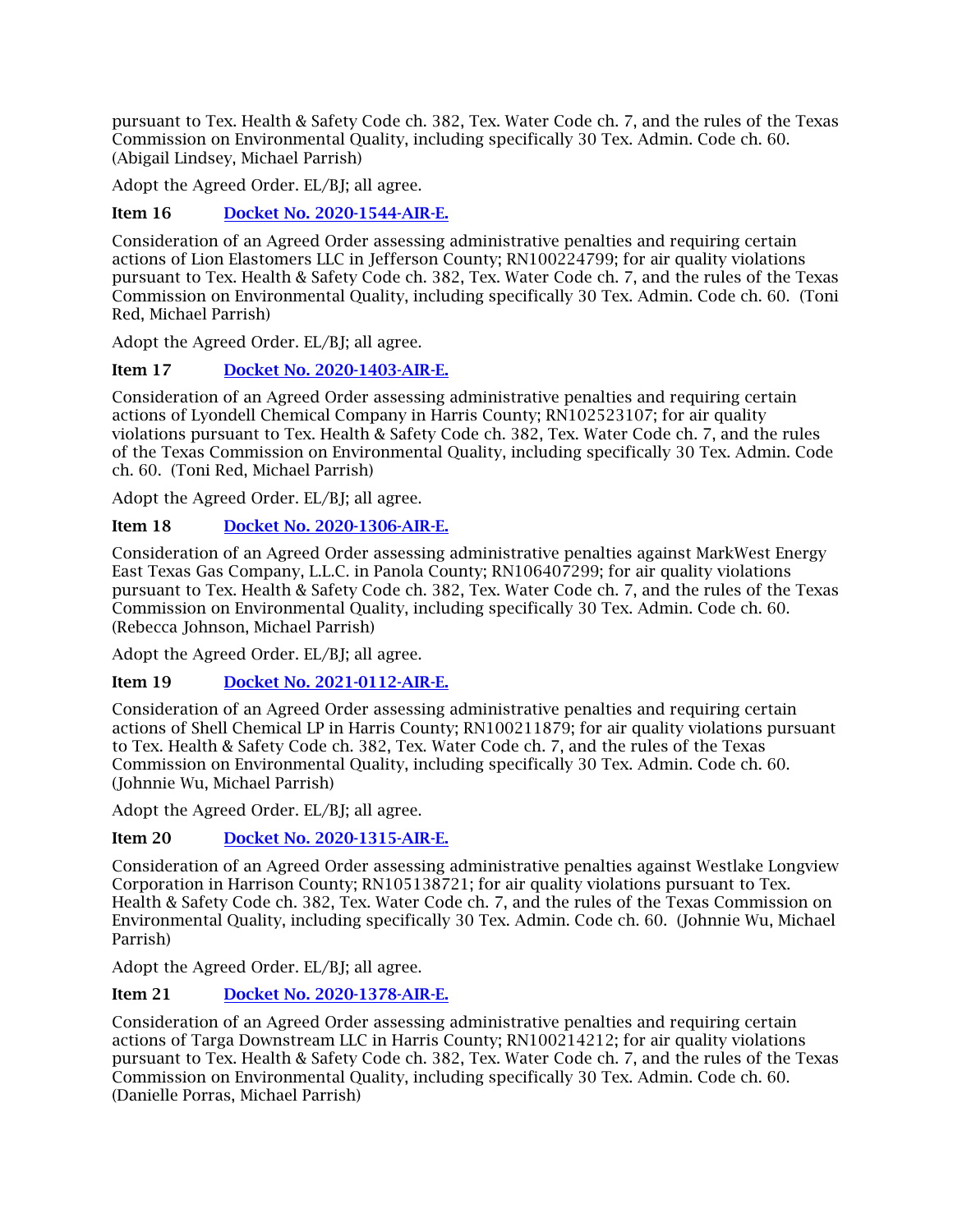Adopt the Agreed Order. EL/BJ; all agree.

## **INDUSTRIAL WASTE DISCHARGE ENFORCEMENT AGREED ORDERS**

## Item 22 [Docket No. 2020-1513-IHW-E.](http://www.tceq.texas.gov/assets/public/comm_exec/agendas/comm/backup/Agendas/2021/11-17-2021/1513IHW.pdf)

Consideration of an Agreed Order assessing administrative penalties and requiring certain actions of Whitmore Manufacturing, LLC in Rockwall County; RN102081007; for industrial and hazardous waste violations pursuant to Tex. Health & Safety Code ch. 361, Tex. Water Code ch. 7, and the rules of the Texas Commission on Environmental Quality, including specifically 30 Tex. Admin. Code ch. 60. (Ken Moller, Michael Parrish)

Adopt the Agreed Order. EL/BJ; all agree.

## **MUNICIPAL SOLID WASTE ENFORCEMENT AGREED ORDER**

## Item 23 [Docket No. 2020-0738-MSW-E.](http://www.tceq.texas.gov/assets/public/comm_exec/agendas/comm/backup/Agendas/2021/11-17-2021/0738MSW.pdf)

Consideration of an Agreed Order assessing administrative penalties and requiring certain actions of AAA NURSERY/SAND & STONE, INC. in Kaufman County; RN105950026; for municipal solid waste violations pursuant to Tex. Health & Safety Code ch. 361, Tex. Water Code ch. 7, and the rules of the Texas Commission on Environmental Quality, including specifically 30 Tex. Admin. Code ch. 60. (Stephanie McCurley, Michael Parrish)

Adopt the Agreed Order. EL/BJ; all agree.

## **MUNICIPAL SOLID WASTE ENFORCEMENT DEFAULT ORDERS**

## Item 24 [Docket No. 2019-1085-MSW-E.](http://www.tceq.texas.gov/assets/public/comm_exec/agendas/comm/backup/Agendas/2021/11-17-2021/1085MSW.pdf)

Consideration of a Default Order assessing administrative penalties against and requiring certain actions of Dario Jaime Gonzalez in Hidalgo County; RN110811296; for municipal solid waste violations pursuant to Tex. Water Code ch. 7, Tex. Health & Safety Code ch. 361, and the rules of the Texas Commission on Environmental Quality, including specifically 30 Tex. Admin. Code ch. 60. (Roslyn Dubberstein, Katherine McKenzie)

Adopt the Default Order. EL/BJ; all agree.

## Item 25 [Docket No. 2020-0755-MSW-E.](http://www.tceq.texas.gov/assets/public/comm_exec/agendas/comm/backup/Agendas/2021/11-17-2021/0755MSW.pdf)

Consideration of a Default Order assessing administrative penalties against and requiring certain actions of Lupe A. Gonzales in Atascosa County; RN111037842; for municipal solid waste violations pursuant to Tex. Water Code ch. 7, Tex. Health & Safety Code ch. 361, and the rules of the Texas Commission on Environmental Quality, including specifically 30 Tex. Admin. Code ch. 60. (Roslyn Dubberstein, Katherine McKenzie)

Adopt the Default Order. EL/BJ; all agree.

## Item 26 [Docket No. 2020-0606-MSW-E.](http://www.tceq.texas.gov/assets/public/comm_exec/agendas/comm/backup/Agendas/2021/11-17-2021/0606MSW.pdf)

Consideration of a Default Order assessing administrative penalties against and requiring certain actions of Mark Corwin and Rosanna Corwin dba MC Tire Services aka Richard & Mark's 66 Service Station in Young County; RN102458429; for municipal solid waste violations pursuant to Tex. Water Code ch. 7, Tex. Health & Safety Code ch. 361, and the rules of the Texas Commission on Environmental Quality, including specifically 30 Tex. Admin. Code ch. 60. (Casey Kurnath, Katherine McKenzie)

Adopt the Default Order. EL/BJ; all agree.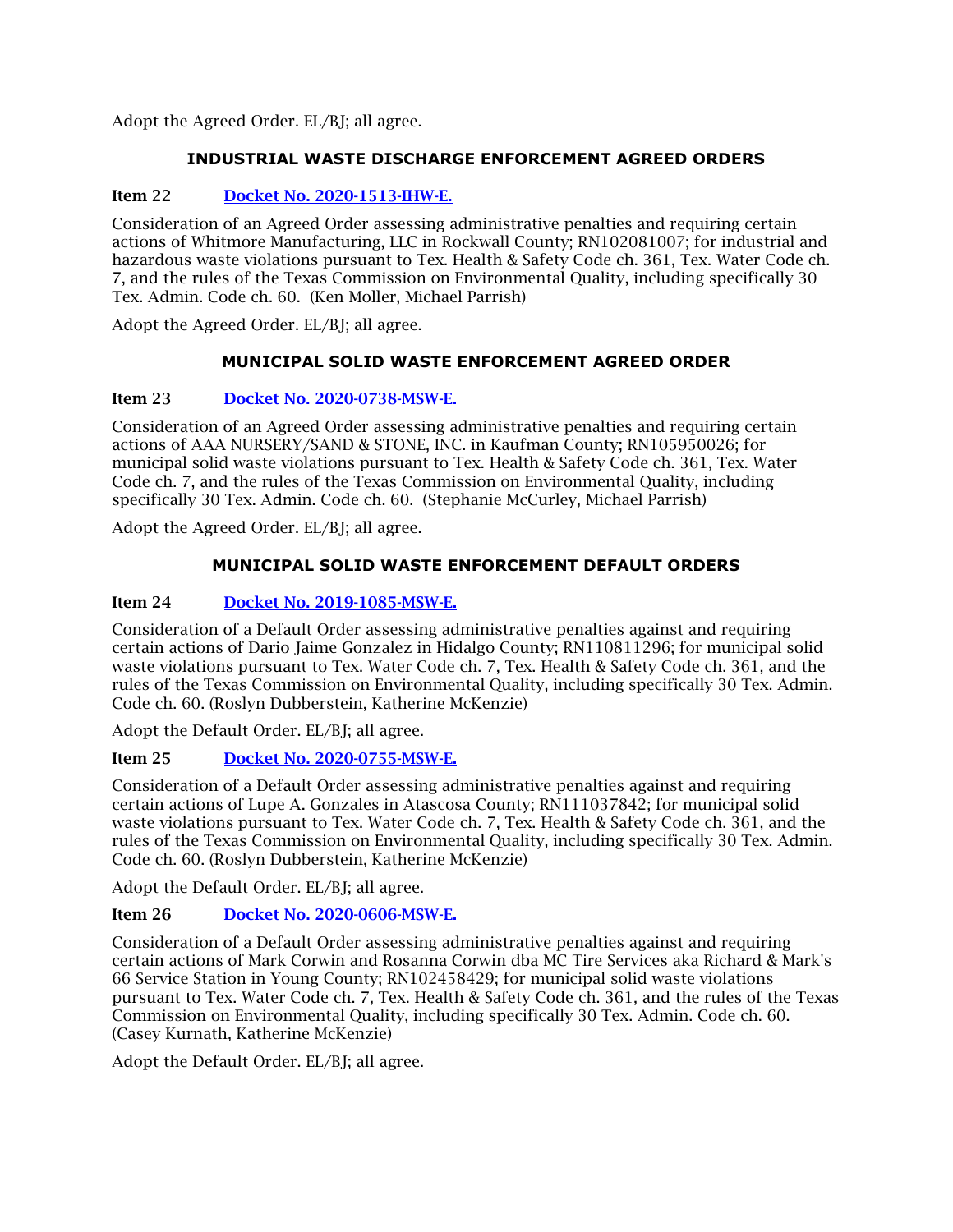## **MUNICIPAL WASTE DISCHARGE ENFORCEMENT AGREED ORDER**

## Item 27 [Docket No. 2020-1584-MWD-E.](http://www.tceq.texas.gov/assets/public/comm_exec/agendas/comm/backup/Agendas/2021/11-17-2021/1584MWD.pdf)

Consideration of an Agreed Order assessing administrative penalties against the City of Grapevine in Tarrant County; RN101614352; for water quality violations pursuant to Tex. Water Code chs. 7 and 26 and the rules of the Texas Commission on Environmental Quality, including specifically 30 Tex. Admin. Code ch. 60. (Katelyn Tubbs, Michael Parrish)

Adopt the Agreed Order. EL/BJ; all agree.

## **PETROLEUM STORAGE TANK ENFORCEMENT AGREED ORDERS**

## Item 28 [Docket No. 2021-0107-PST-E.](http://www.tceq.texas.gov/assets/public/comm_exec/agendas/comm/backup/Agendas/2021/11-17-2021/0107PST.pdf)

Consideration of an Agreed Order assessing administrative penalties and requiring certain actions of FIVE MITRO LLC dba Shade Tree in Comanche County; RN101844611; for petroleum storage tank violations pursuant to Tex. Water Code chs. 7 and 26 and the rules of the Texas Commission on Environmental Quality, including specifically 30 Tex. Admin. Code ch. 60. (Karolyn Kent, Michael Parrish)

Adopt the Agreed Order. EL/BJ; all agree.

## Item 29 [Docket No. 2020-1592-PST-E.](http://www.tceq.texas.gov/assets/public/comm_exec/agendas/comm/backup/Agendas/2021/11-17-2021/1592PST.pdf)

Consideration of an Agreed Order assessing administrative penalties and requiring certain actions of WM. G. JOHNSON OIL CO. dba Tiger Tote 104 in Navarro County; RN106608821; for petroleum storage tank violations pursuant to Tex. Health & Safety Code ch. 382, Tex. Water Code chs. 7 and 26, and the rules of the Texas Commission on Environmental Quality, including specifically 30 Tex. Admin. Code ch. 60. (John Fennell, Michael Parrish)

Adopt the Agreed Order. EL/BJ; all agree.

Item 30 [Docket No. 2019-1051-PST-E.](http://www.tceq.texas.gov/assets/public/comm_exec/agendas/comm/backup/Agendas/2021/11-17-2021/1051PST.pdf)

Consideration of an Agreed Order assessing administrative penalties against and requiring certain actions of Raja Mahmood & Sons Enterprise LLC dba Shop Rite in Guadalupe County; RN101754307; for petroleum storage tank violations pursuant to Tex. Water Code chs. 7 and 26 and the rules of the Texas Commission on Environmental Quality, including specifically 30 Tex. Admin. Code ch. 60. (Benjamin Warms, Katherine McKenzie)

Adopt the Agreed Order. EL/BJ; all agree.

## **PETROLEUM STORAGE TANK ENFORCEMENT DEFAULT ORDERS**

## Item 31 [Docket No. 2020-0534-PST-E.](http://www.tceq.texas.gov/assets/public/comm_exec/agendas/comm/backup/Agendas/2021/11-17-2021/0534PST.pdf)

Consideration of a Default Order assessing administrative penalties against and requiring certain actions of Arturo Armenta in Live Oak County; RN102027711; for petroleum storage tank violations pursuant to Tex. Water Code chs. 7 and 26 and the rules of the Texas Commission on Environmental Quality, including specifically 30 Tex. Admin. Code ch. 60. (Benjamin Warms, Katherine McKenzie)

Adopt the Default Order. EL/BJ; all agree.

## Item 32 [Docket No. 2020-0604-PST-E.](http://www.tceq.texas.gov/assets/public/comm_exec/agendas/comm/backup/Agendas/2021/11-17-2021/0604PST.pdf)

Consideration of a Default Order assessing administrative penalties against and requiring certain actions of SPENCER & SPENCER LLC in Jack County; RN106852346; for petroleum storage tank violations pursuant to Tex. Water Code chs. 7 and 26 and the rules of the Texas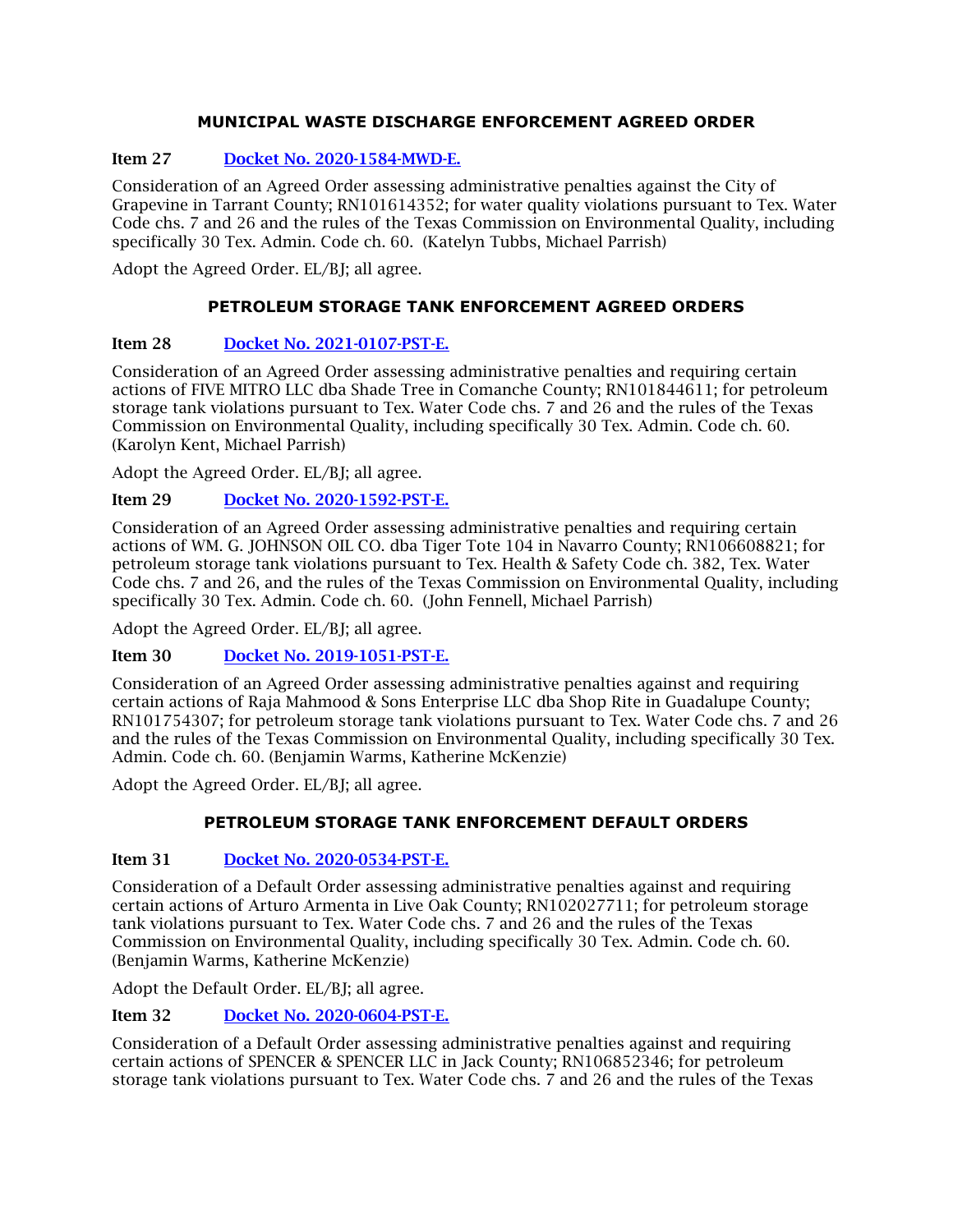Commission on Environmental Quality, including specifically 30 Tex. Admin. Code ch. 60. (Benjamin Warms, Katherine McKenzie)

Adopt the Default Order. EL/BJ; all agree.

Item 33 [Docket No. 2020-0333-PST-E.](http://www.tceq.texas.gov/assets/public/comm_exec/agendas/comm/backup/Agendas/2021/11-17-2021/0333PST.pdf)

Consideration of a Default Order assessing administrative penalties against and requiring certain actions of Leldon B. Higgs in Waller County; RN101841609; for petroleum storage tank violations pursuant to Tex. Water Code chs. 7 and 26 and the rules of the Texas Commission on Environmental Quality, including specifically 30 Tex. Admin. Code ch. 60. (Roslyn Dubberstein, Katherine McKenzie)

Adopt the Default Order. EL/BJ; all agree.

## **PETROLEUM STORAGE TANK ENFORCEMENT DEFAULT AND SHUTDOWN ORDER**

## Item 34 [Docket No. 2019-1523-PST-E.](http://www.tceq.texas.gov/assets/public/comm_exec/agendas/comm/backup/Agendas/2021/11-17-2021/1523PST.pdf)

Consideration of a Default and Shutdown Order assessing administrative penalties against and requiring certain actions of SHRI SULOCHANA INC dba 4 Seasons Food Mart in Denton County; RN100539907; for petroleum storage tank violations pursuant to Tex. Water Code chs. 7 and 26 and the rules of the Texas Commission on Environmental Quality, including specifically 30 Tex. Admin. Code ch. 60. (Taylor Pearson, Katherine McKenzie)

Adopt the Default Order. EL/BJ; all agree.

## **PUBLIC WATER SYSTEM ENFORCEMENT AGREED ORDERS**

## Item 35 [Docket No. 2021-0110-PWS-E.](http://www.tceq.texas.gov/assets/public/comm_exec/agendas/comm/backup/Agendas/2021/11-17-2021/0110PWS.pdf)

Consideration of an Agreed Order assessing administrative penalties and requiring certain actions of Beth Puryear dba Emerald Estates, Carol Decker dba Emerald Estates, and Wayne Williams dba Emerald Estates in San Jacinto County; RN102975778; for public drinking water violations pursuant to Tex. Health & Safety Code ch. 341 and the rules of the Texas Commission on Environmental Quality. (Miles Wehner, Michael Parrish)

Adopt the Agreed Order. EL/BJ; all agree.

## Item 36 [Docket No. 2021-0231-PWS-E.](http://www.tceq.texas.gov/assets/public/comm_exec/agendas/comm/backup/Agendas/2021/11-17-2021/0231PWS.pdf)

Consideration of an Agreed Order assessing administrative penalties and requiring certain actions of Trinity Presbyterian Church (PCA) of Boerne, Texas in Kendall County; RN108692708; for public drinking water violations pursuant to Tex. Health & Safety Code ch. 341 and the rules of the Texas Commission on Environmental Quality. (Amanda Conner, Michael Parrish)

Adopt the Agreed Order. EL/BJ; all agree.

## **PUBLIC WATER SYSTEM ENFORCEMENT DEFAULT ORDER**

## Item 37 [Docket No. 2018-1404-PWS-E.](http://www.tceq.texas.gov/assets/public/comm_exec/agendas/comm/backup/Agendas/2021/11-17-2021/1404PWS.pdf)

Consideration of a Default Order assessing administrative penalties against and requiring certain actions of NICO-TYME WATER CO-OP, INC. in Bexar County; RN101215788; for public drinking water violations pursuant to TEX. WATER CODE ch. 5, and Tex. Health & Safety Code ch. 341, and the rules of the Texas Commission on Environmental Quality. (Roslyn Dubberstein, Katherine McKenzie)

Adopt the Default Order. EL/BI: all agree.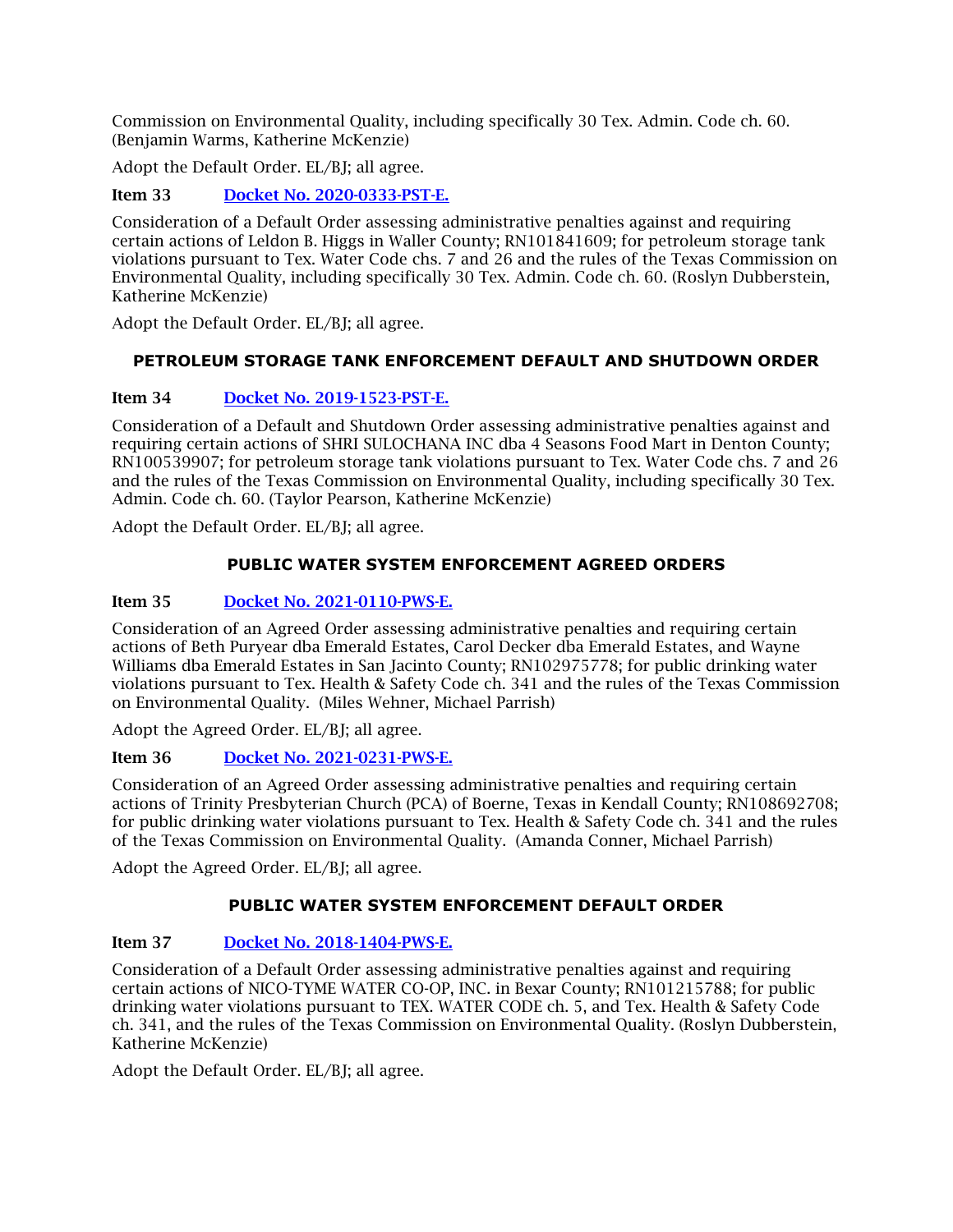#### **SLUDGE ENFORCEMENT AGREED ORDER**

#### Item 38 [Docket No. 2020-0702-SLG-E.](http://www.tceq.texas.gov/assets/public/comm_exec/agendas/comm/backup/Agendas/2021/11-17-2021/0702SLG.pdf)

Consideration of an Agreed Order assessing administrative penalties and requiring certain actions of KG Company & Services, LLC in Polk and Harris Counties; RN110517398; for water quality and municipal solid waste violations pursuant to Tex. Health & Safety Code ch. 361, Tex. Water Code chs. 7 and 26, and the rules of the Texas Commission on Environmental Quality, including specifically 30 Tex. Admin. Code ch. 60. (Alyssa Loveday, Michael Parrish)

Adopt the Agreed Order. EL/BJ; all agree.

## **WATER QUALITY ENFORCEMENT AGREED ORDER**

#### Item 39 [Docket No. 2020-0318-WQ-E.](http://www.tceq.texas.gov/assets/public/comm_exec/agendas/comm/backup/Agendas/2021/11-17-2021/0318WQ.pdf)

Consideration of an Agreed Order assessing administrative penalties against R & T ELLIS EXCAVATING, INC. in Liberty County; RN109689497; for water quality violations pursuant to Tex. Water Code chs. 7 and 26 and the rules of the Texas Commission on Environmental Quality, including specifically 30 Tex. Admin. Code ch. 60. (Caleb Olson, Michael Parrish)

Adopt the Agreed Order. EL/BI: all agree.

#### **WATER QUALITY ENFORCEMENT DEFAULT ORDER**

#### Item 40 [Docket No. 2020-1087-WQ-E.](http://www.tceq.texas.gov/assets/public/comm_exec/agendas/comm/backup/Agendas/2021/11-17-2021/1087WQ.pdf)

Consideration of a Default Order assessing administrative penalties against and requiring certain actions of ELARA HOMES INC in Walker County; RN107948721; for water quality violations pursuant to Tex. Water Code chs. 7 and 26 and the rules of the Texas Commission on Environmental Quality, including specifically 30 Tex. Admin. Code ch. 60. (Judy Bohr, Katherine McKenzie)

Adopt the Default Order. EL/BJ; all agree.

#### **MONTHLY ENFORCEMENT REPORT**

#### Item 41 [Docket No. 2021-0095-MIS.](http://www.tceq.texas.gov/assets/public/comm_exec/agendas/comm/backup/Agendas/2021/11-17-2021/0095MIS.pdf)

Consideration of the Texas Commission on Environmental Quality Monthly Enforcement Report, submitted for discussion in accordance with Texas Water Code § 7.003. (Susan M. Jablonski, P.E., Melissa Cordell)

No action taken.

#### **RULE MATTERS**

#### Item 42 [Docket No. 2021-0765-RUL.](http://www.tceq.texas.gov/assets/public/comm_exec/agendas/comm/backup/Agendas/2021/11-17-2021/0765RUL.pdf)

Consideration for publication of, and hearing on, proposed amendment of Section 7.103 of 30 TAC Chapter 7, Memoranda of Understanding. The proposed rulemaking would implement portions of Senate Bill 703, 87th Legislature, which removed the Texas Department of Agriculture's (TDA) roles and responsibilities related to regulation of the aquaculture industry, by amending the Memorandum of Understanding (MOU) to remove the TDA. The proposed rulemaking would also make additional updates to the MOU, based on rule changes related to the aquaculture industry since the MOU was last adopted. (Laurie Fleet, Jessie Spears) (Rule Project No. 2021-021-007- OW)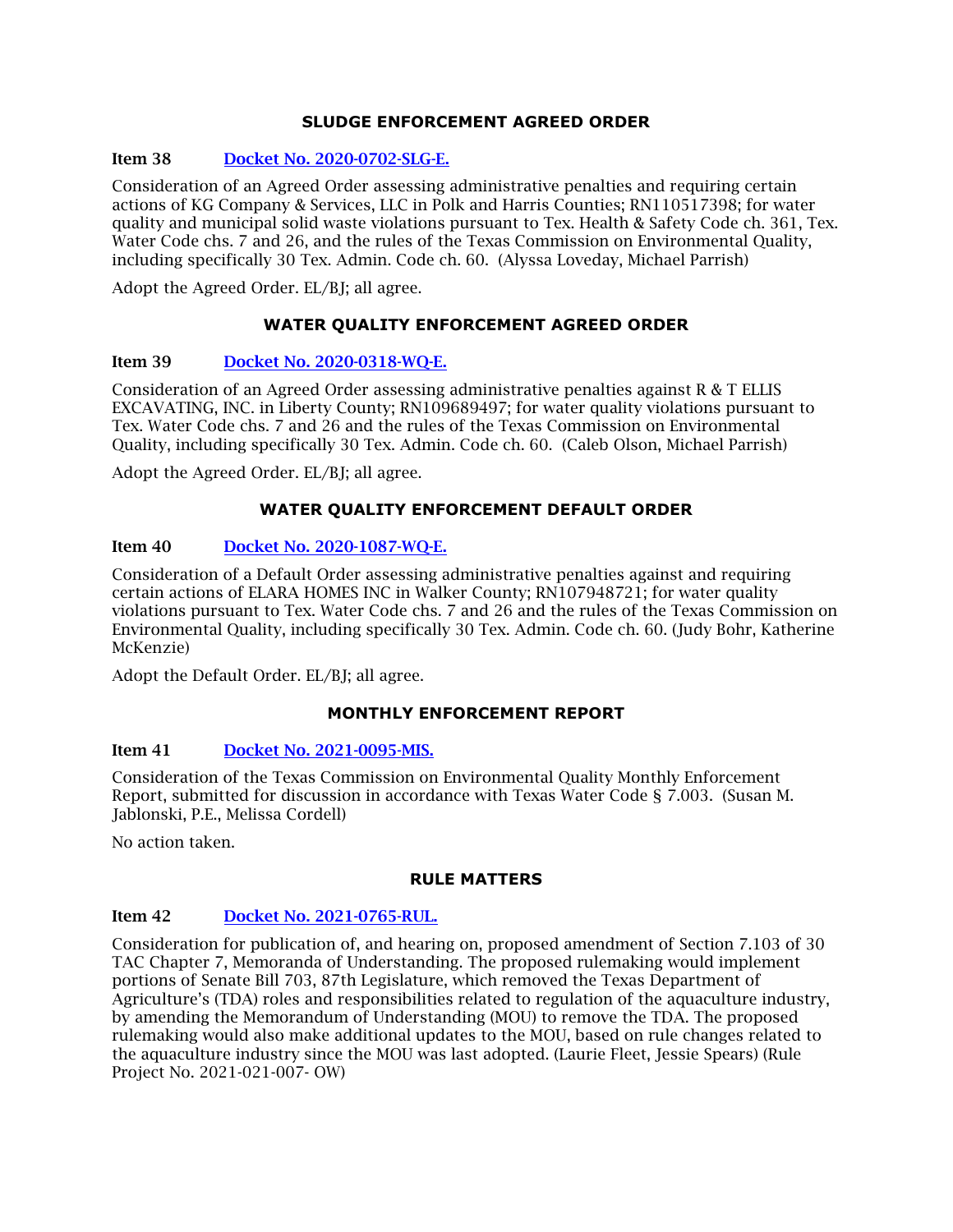Approve the publication of, and hearing on, the proposed amendments to 30 Texas Administrative Code § 7.103, Memoranda of Understanding, relating to the regulation of the aquaculture industry, as recommended by the Executive Director. BJ/EL; all agree.

## Item 43 [Docket No. 2021-1008-RUL.](http://www.tceq.texas.gov/assets/public/comm_exec/agendas/comm/backup/Agendas/2021/11-17-2021/1008RUL.pdf)

Consideration for publication of, and hearing on, an amendment to 30 TAC Chapter 114, Control of Air Pollution from Motor Vehicles, Subchapter A, Definitions, Section 114.1, and Subchapter C, Vehicle Inspection and Maintenance; Low Income Vehicle Repair Assistance, Retrofit, and Accelerated Vehicle Retirement Program; and Early Action Compact Counties, Sections 114.50 and 114.82. The proposed rulemaking would implement applicable sections of Senate Bill (SB) 604, 86th Legislature, 2019, relating to the display of a vehicle's registration insignia on a digital license plate in lieu of attaching the registration insignia to the vehicle's windshield. (Nicholas Landuyt, Sierra Redding) (Rule Project No. 2021-029-114-AI)

Approve the publication of, and hearing on, the proposed amendments to 30 Texas Administrative Code Chapter 114, as recommended by the Executive Director. EL/BJ; all agree.

## Item 44 [Docket No. 2021-0905-RUL.](http://www.tceq.texas.gov/assets/public/comm_exec/agendas/comm/backup/Agendas/2021/11-17-2021/0905RUL.pdf)

Consideration for publication of, and hearing on, proposed amended Section 336.357 of 30 TAC Chapter 336, Radioactive Substance Rules. The proposed rulemaking would modify the rules regarding physical protection of Category 1 and Category 2 quantities of radioactive materials in Section 336.357 to add "list of individuals that have been approved for unescorted access" to the list of information for which access must be controlled and to modify contact information (mail addresses, phone numbers, internet address, and department names) of the United States Nuclear Regulatory Commission. (Hans Weger, Amie Robinson, Clark Reeder) (Rule Project No. 2021-026-336-WS)

Approve the publication of, and hearing on, amended 30 Texas Administrative Code § 336.357, as recommended by the Executive Director. BJ/EL; all agree.

## Item 45 [Docket No. 2021-0372-RUL.](http://www.tceq.texas.gov/assets/public/comm_exec/agendas/comm/backup/Agendas/2021/11-17-2021/0372RUL.pdf)

Consideration of the adoption of new Subchapter J, Best Management Practices for Sand Mining Facility Operations Within the San Jacinto River Basin, Sections 311.101- 311.103 of 30 TAC Chapter 311, Watershed Protection. The proposed rulemaking would require the executive director to develop and maintain a guidance document of best management practices and establish requirements for sand mining facilities in the San Jacinto River Watershed to implement the best management practices. In addition, the rulemaking would establish requirements for sand mining facilities in the San Jacinto River Watershed to develop and maintain onsite a Mine Plan before commencing or continuing operations at the site and to submit to the executive director a Final Stabilization Report for review and approval before terminating operations at the site or portion(s) of the site. This rulemaking is a follow up to petition requests by Texas Aggregates and Concrete Association, submitted on June 15, 2020, and Lake Houston Area Grassroots Flood Prevention Initiative, submitted on June 23, 2020 (Non-Rule Project Nos. 2020-042-PET-NR and 2020-044-PET-NR). The proposed rules were published in the June 25, 2021, issue of the *Texas Register* (46 TexReg 3846). (Macayla Coleman, Michael Parr) (Rule Project No. 2020-048-311-OW)

Continued to the December 15, 2021 Commissioners' Agenda.

## **EXECUTIVE MEETING**

## <span id="page-9-0"></span>Item 46 Docket No. 2021-0001-EXE.

The Commission will conduct a closed meeting to receive legal advice from its attorney(s) and will discuss pending or contemplated litigation, and/or settlement offers, as permitted by Section 551.071 of the Texas Open Meetings Act, Chapter 551 of the Texas Government Code.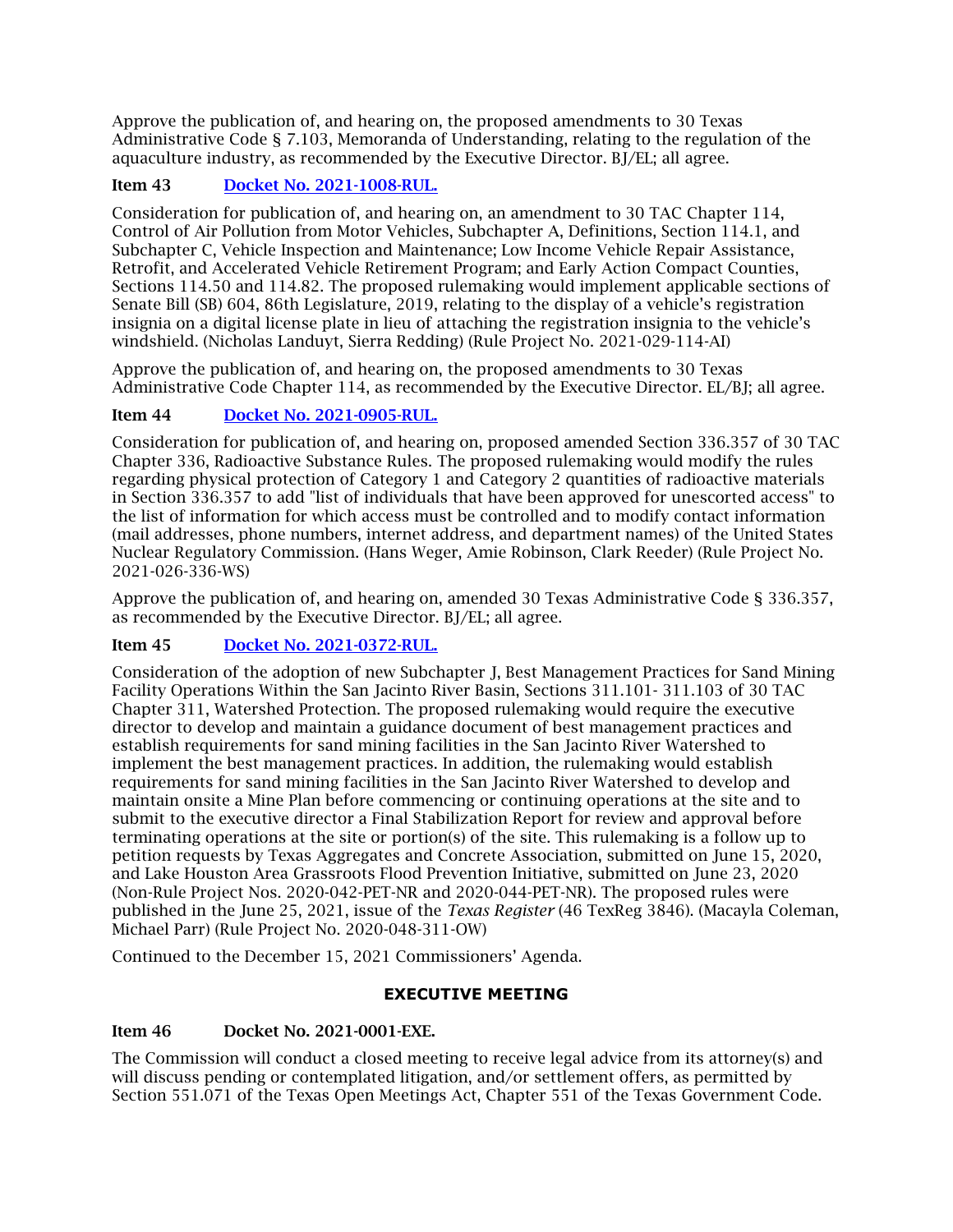The Commission may also meet in open meeting to take action on this matter as required by Section 551.102 of the Texas Open Meetings Act, Chapter 551 of the Texas Government Code.

The Commission did not meet in Executive Session.

## Item 47 Docket No. 2021-0002-EXE.

The Commission will conduct a closed meeting to deliberate the appointment, employment, evaluation, reassignment, duties, discipline, or dismissal of the Commission's Executive Director, General Counsel, Chief Clerk, Public Interest Counsel, or Chief Auditor as permitted by Section 551.074 of the Texas Open Meetings Act, Chapter 551 of the Texas Government Code. The Commission may also meet in open meeting to take action on this matter as required by Section 551.102 of the Texas Open Meetings Act, Chapter 551 of the Texas Government Code.

The Commission did not meet in Executive Session.

## Item 48 Docket No. 2021-0003-EXE.

The Commission will conduct a closed meeting to discuss the employment, evaluation, reassignment, duties, discipline or dismissal of a specific Commission employee(s) as permitted by Section 551.074 of the Texas Open Meetings Act, Chapter 551 of the Texas Government Code. The Commission may also meet in open meeting to take action on this matter as required by Section 551.102 of the Texas Open Meetings Act, Chapter 551 of the Texas Government Code.

The Commission did not meet in Executive Session.

## Item 49 Docket No. 2021-0004-EXE.

The Commission will conduct a closed meeting to discuss their duties, roles, and responsibilities as Commissioners of the TCEQ pursuant to Section 551.074 of the Texas Open Meetings Act, Chapter 551 of the Texas Government Code. The Commission may also meet in open meeting to take action on this matter as required by Section 551.102 of the Texas Open Meetings Act, Chapter 551 of the Texas Government Code.

The Commission did not meet in Executive Session.

# **GENERAL INFORMATION/LA INFORMACIÓN GENERAL**

## **How to watch or listen to the meeting**

Members of the public may listen to the meeting telephonically by calling, toll-free, (213) 929- 4212 and entering Access Code 306-959-221. The public may also view live TCEQ meetings on the TCEQ YouTube Channel at no cost at:

[https://www.tceq.texas.gov/agency/decisions/agendas/webcasts.html.](https://www.tceq.texas.gov/agency/decisions/agendas/webcasts.html)

## **Cómo ver o escuchar la reunion**

Los miembros del público pueden escuchar la reunión por teléfono llamando sin cargo al (213) 929-4212 e ingresando el código de acceso 306-959-221. El público también puede ver las reuniones de la TCEQ en vivo en el canal de YouTube de la TCEQ sin costo en: [https://www.tceq.texas.gov/agency/decisions/agendas/webcasts.html.](https://www.tceq.texas.gov/agency/decisions/agendas/webcasts.html)

## **How to register and to address the Commission at the meeting**

Members of the public who would like to address the Commission on an item for which the Commission is accepting comment, must register as indicated below and access the meeting via webcast by navigating to:<https://www.gotomeeting.com/webinar/join-webinar> and entering Webinar ID 911-823-235. Those without internet access may call (512) 239-3313 before the meeting begins for assistance in accessing the meeting telephonically.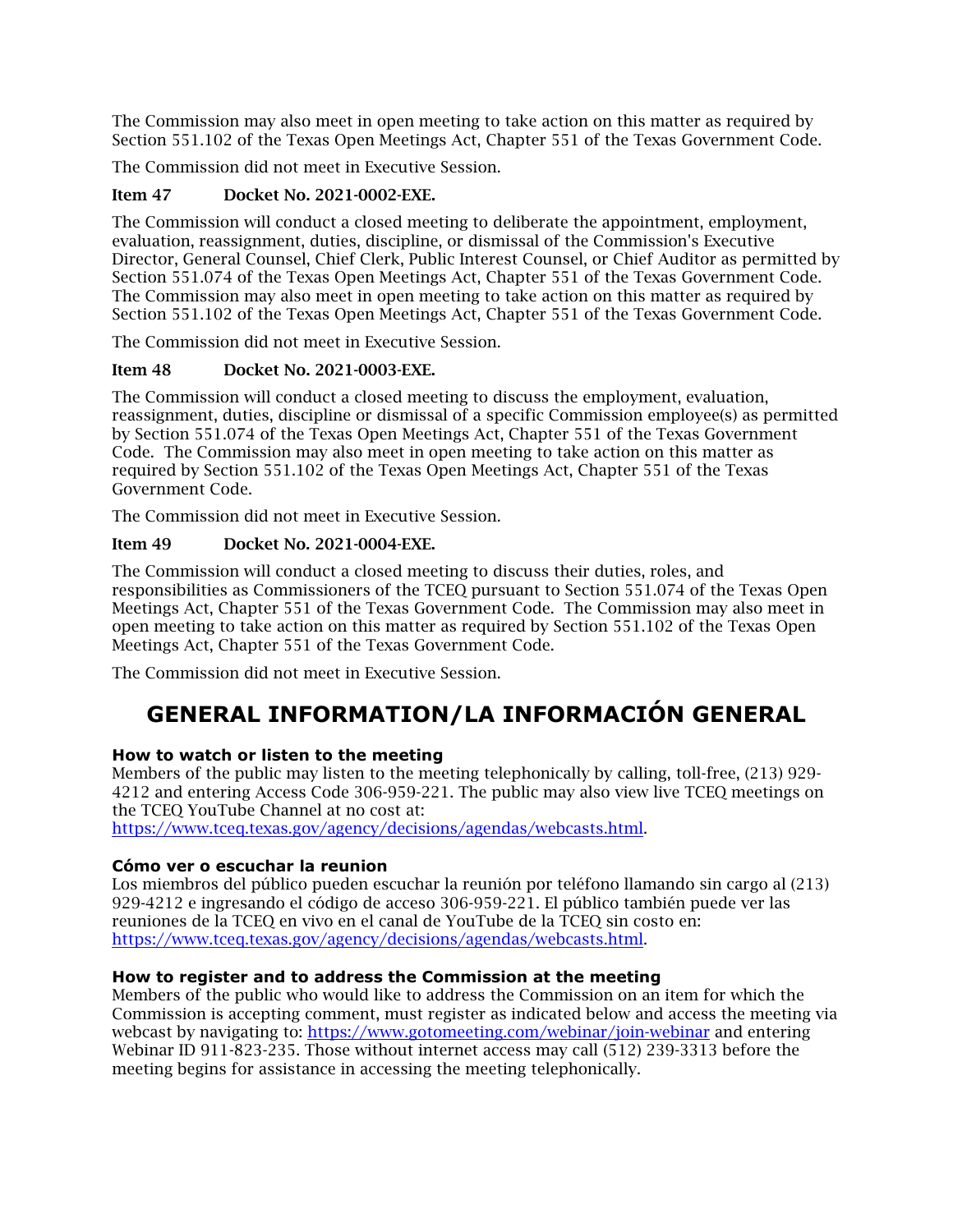To register, you may provide information via the Public Participation Form at: [https://www.tceq.texas.gov/assets/public/comm\\_exec/agendas/comm/AgendaRegistrationFor](https://www.tceq.texas.gov/assets/public/comm_exec/agendas/comm/AgendaRegistrationForm.docx) [m.docx.](https://www.tceq.texas.gov/assets/public/comm_exec/agendas/comm/AgendaRegistrationForm.docx) If you have challenges with the Public Participation Form, you may call (512) 239-3313 or email agenda@tceq.texas.gov and provide the following information: 1. Agenda item number; 2. Name; 3. Affiliation; 4. Address; 5. Phone number; 6. Whom you represent (self or company/client); and 7. Whether you wish to address the Commission, are available for questions from the Commission, or would like to be noted as present for the record.

Registration for Agenda will conclude at 9:30 a.m. Late registration could result in your missing the opportunity to comment on your item. Please note that the Commissioners may discuss or consider posted items in an order other than the order posted.

#### **Cómo registrarse y dirigirse a la Comisión en la reunion**

Los miembros del público que deseen dirigirse a la Comisión sobre un tema sobre el cual la Comisión está aceptando comentarios, deben registrarse como se indica a continuación y acceder a la reunión a través de un webcast navegando a:

<https://www.gotomeeting.com/webinar/join-webinar> e ingresando el ID del seminario web 911- 823-235. Aquellos sin acceso a Internet pueden llamar al (512) 239-3313 antes de que comience la reunión para recibir ayuda para acceder a la reunión por teléfono.

Para registrarse, puede proporcionar información a través del Formulario de participación pública en:

[https://www.tceq.texas.gov/assets/public/comm\\_exec/agendas/comm/AgendaRegistrationFor](https://www.tceq.texas.gov/assets/public/comm_exec/agendas/comm/AgendaRegistrationForm.docx) [m.docx.](https://www.tceq.texas.gov/assets/public/comm_exec/agendas/comm/AgendaRegistrationForm.docx) Si tiene problemas con el Formulario de participación pública, puede llamar al (512) 239-3313 o enviar un correo electrónico a agenda@tceq.texas.gov y proporcionar la siguiente información: 1. Número de artículo de la agenda; 2. Nombre; 3. Afiliación; 4. Dirección; 5. Número de teléfono; 6. a quién representa (usted mismo o empresa / cliente); y 7. si desea dirigirse a la Comisión, si está disponible para las preguntas de la Comisión o si desea que se le anote como presente para que conste en acta.

El registro para la Agenda concluirá a las 9:30 a.m. El registro tardío podría resultar en que pierda la oportunidad de comentar sobre su artículo. Tenga en cuenta que los Comisionados pueden discutir o considerar los artículos publicados en un orden diferente al pedido publicado.

#### **How to ask for accommodations**

Persons with disabilities who may plan to attend the TCEQ Agenda and who may need auxiliary aids or services such as interpreters for persons who are deaf or hearing impaired, readers, large print, or braille are requested to contact the Office of the Chief Clerk at (512) 239-3300 at least five (5) work days prior to the Agenda, so that appropriate arrangements can be made.

#### **Cómo solicitar adaptaciones**

Se solicita a las personas con discapacidades que planeen asistir a la Agenda de la TCEQ y que puedan necesitar ayudas o servicios auxiliares, como intérpretes para personas sordas o con problemas de audición, lectores, letra grande o braille, que se comuniquen con la Oficina del Secretario en Jefe al (512) 239-3300 al menos cinco (5) días hábiles antes de la agenda, para que se puedan hacer los arreglos apropiados.

#### **How to ask for an interpreter**

Persons who desire the assistance of an interpreter in conjunction with their oral presentation at this TCEQ Agenda are requested to contact the Office of Chief Clerk at (512) 239-3300 at least five (5) work days prior to the Agenda so that appropriate arrangements may be made.

#### **Cómo pedir un intérprete**

Se solicita a las personas que deseen la asistencia de un intérprete junto con su presentación oral en esta Agenda de la TCEQ que se comuniquen con la Oficina del Secretario en Jefe al (512)